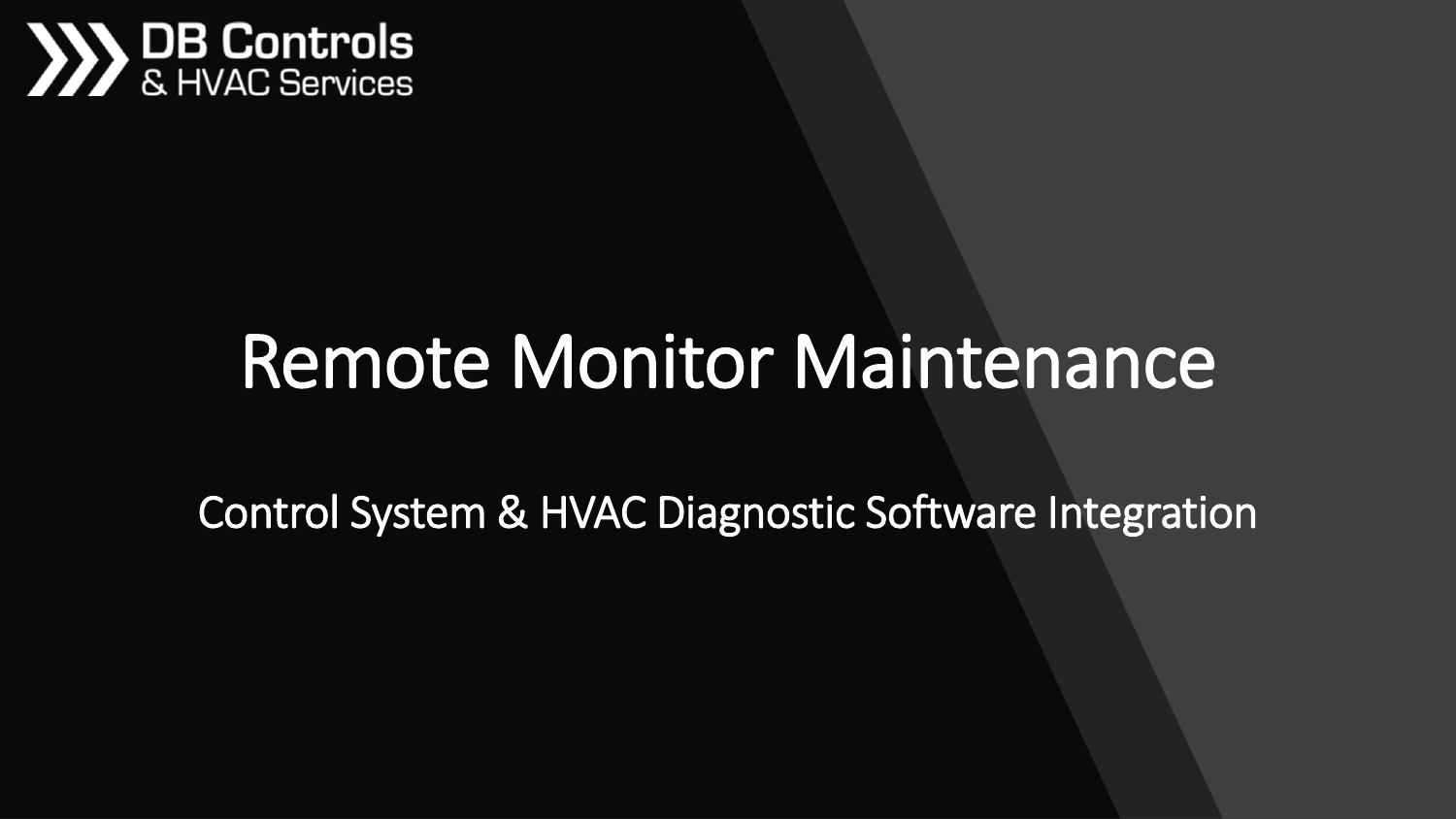#### Our Services & Goals

DB Control & HVAC Services are a Control Systems Integrator that specialize in combining highly secure IoT remote access platforms, automated control systems and HVAC diagnostic software designed to meet the following needs.

- Provide a highly secure remote access platform that does not present a security risk to our clients.
- Integration of open & closed protocol D.D.C, Service/Maintenance & Commissioning Software to provide refrigeration, electrical and commissioning technicians a much more powerful and efficient method of managing buildings moving forward.
- Make operating, control & system setting data critical to fault-finding and diagnosis instantly available so building control issues and faults can be easily identified with the correct countermeasures put in place before going to site.
- To make the controls accessible to trades and technicians of different levels without needing high level networking and IT experience.

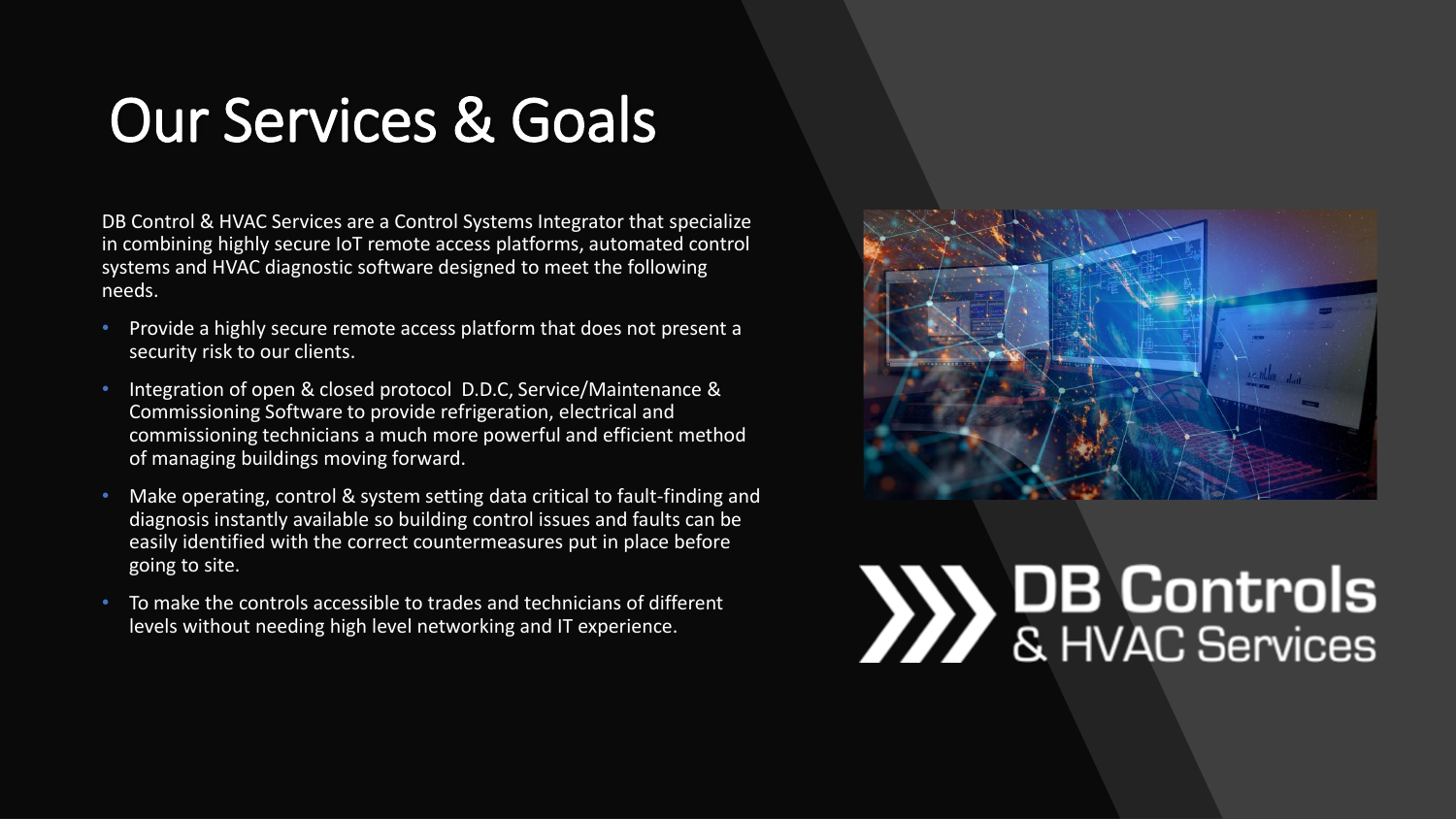#### Our Differences

- **Business Model:** Our services are designed to provide ongoing support to service and maintenance contractors. All communication is directed through the maintenance contractor and DB Control & HVAC services do not undertake onsite service or maintenance work unless directed by the contractor.
- **Cyber Security Focus:** The method of remote connection has a very high level of information security with encryption and decryption process done at end points via locks and keys which identify each other by cryptographic pairing . All information transmitted over the internet is highly encrypted data so there is no risk to our clients.
- **Data:** We do not constantly record and store data in our servers. Sites configured to trend data store the information in the onsite control devices which can be downloaded when required. Trend & live operation data is only recorded when requested by the contractor.
- **Custom Design:** Our remote monitor control systems are custom designed based on the equipment installed and site application. The remote access control systems can be designed to allow remote service and maintenance to be carried out only when required or continuously monitor onsite systems depending on the client's requirements.

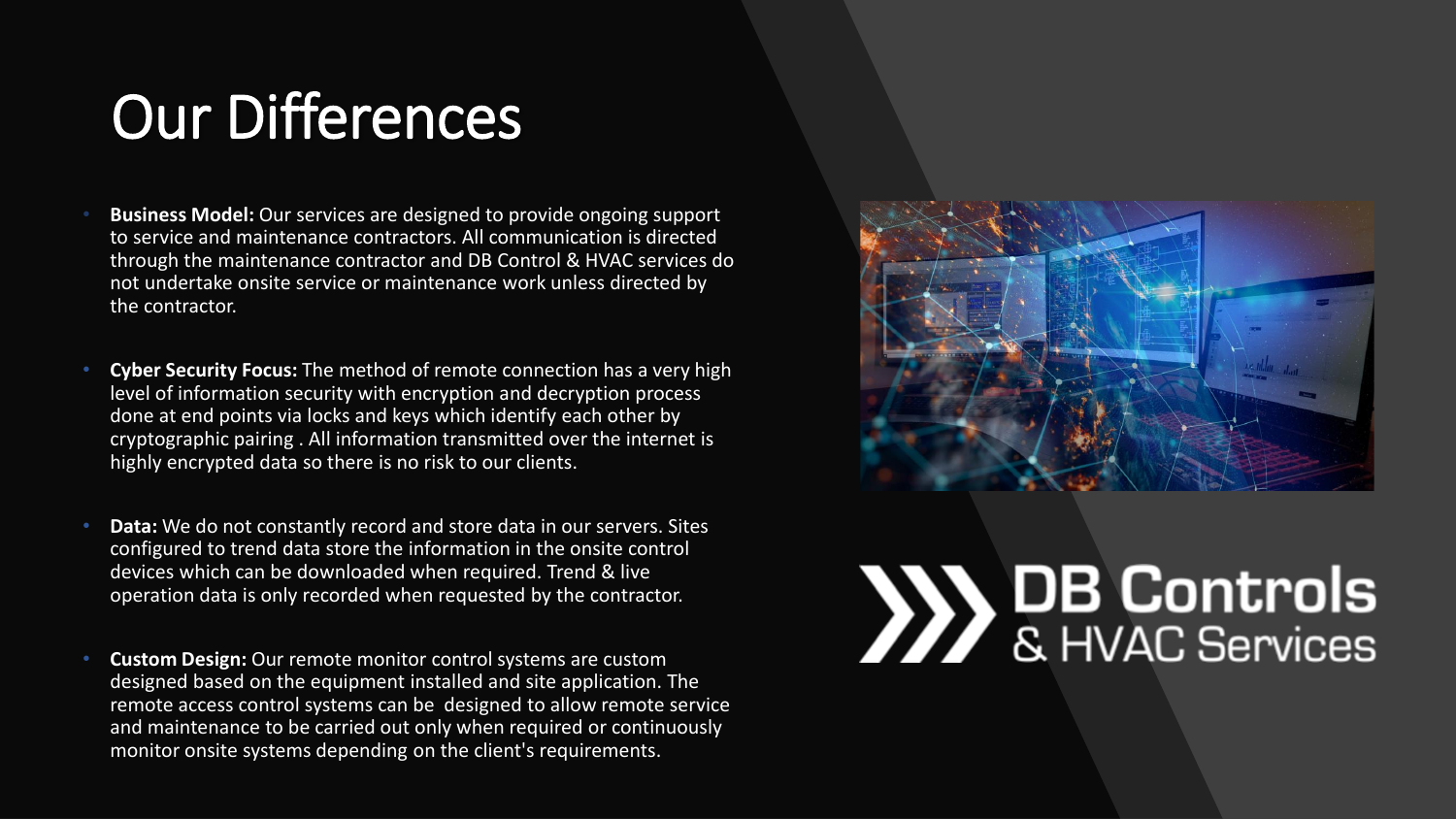#### **Security**

- **Industrial Routers & VPN:** All remote connections are made using Tosibox Lock industrial routers and crypto processing USB which are cryptographic paired during installation. Tosibox is infinitely scalable and performs at the highest security levels in the industry. It is not a cloud service, but a direct VPN tunnel between physical devices.
- **High Risk Clients:** High risk clients are provided with the sole access to the encryption key to allow full visibility and control over all remote access. New laptops are purchased at the time of installation and exclusively used to connect to the specific devices controlled through the key.
- **Cyber Security Policy:** DB Control & HVAC Services operate within a risk management framework to constantly review and update the security architecture of our control systems and conform to best practice cyber security guidelines. We use Multi-factor authentication, daily backups, ensure operating systems and security software use the latest update, restrict administrative privileges and ensure all internet access is done behind highly secure VPN's.

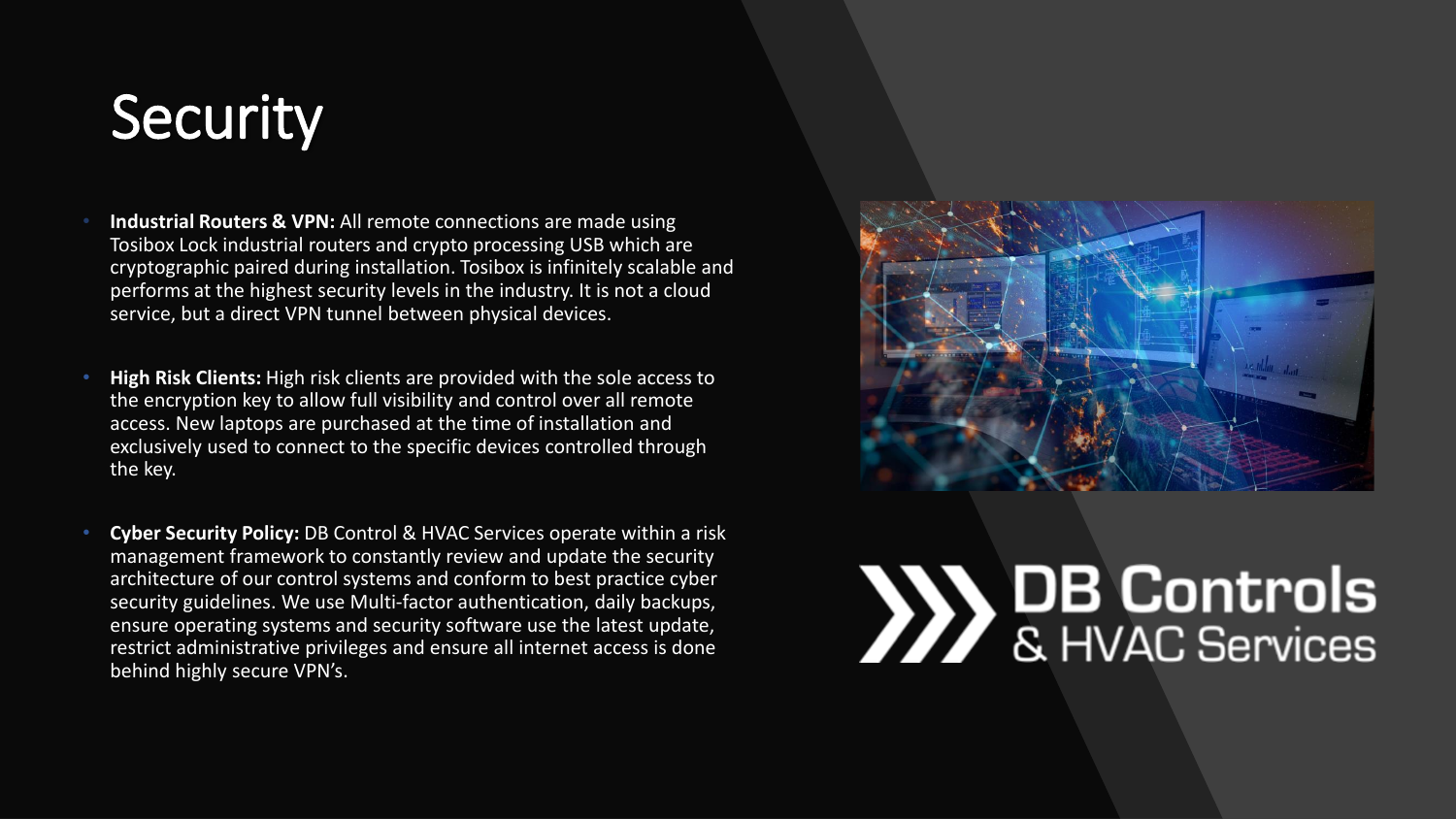#### Our Partners & Products



We are proud Conserve It VYKON product partners who are a leading IoT specialist in industrial controls harnessing the power Tridium Niagara 4 platform. We only use the highest quality products from the worlds leading manufacturers.